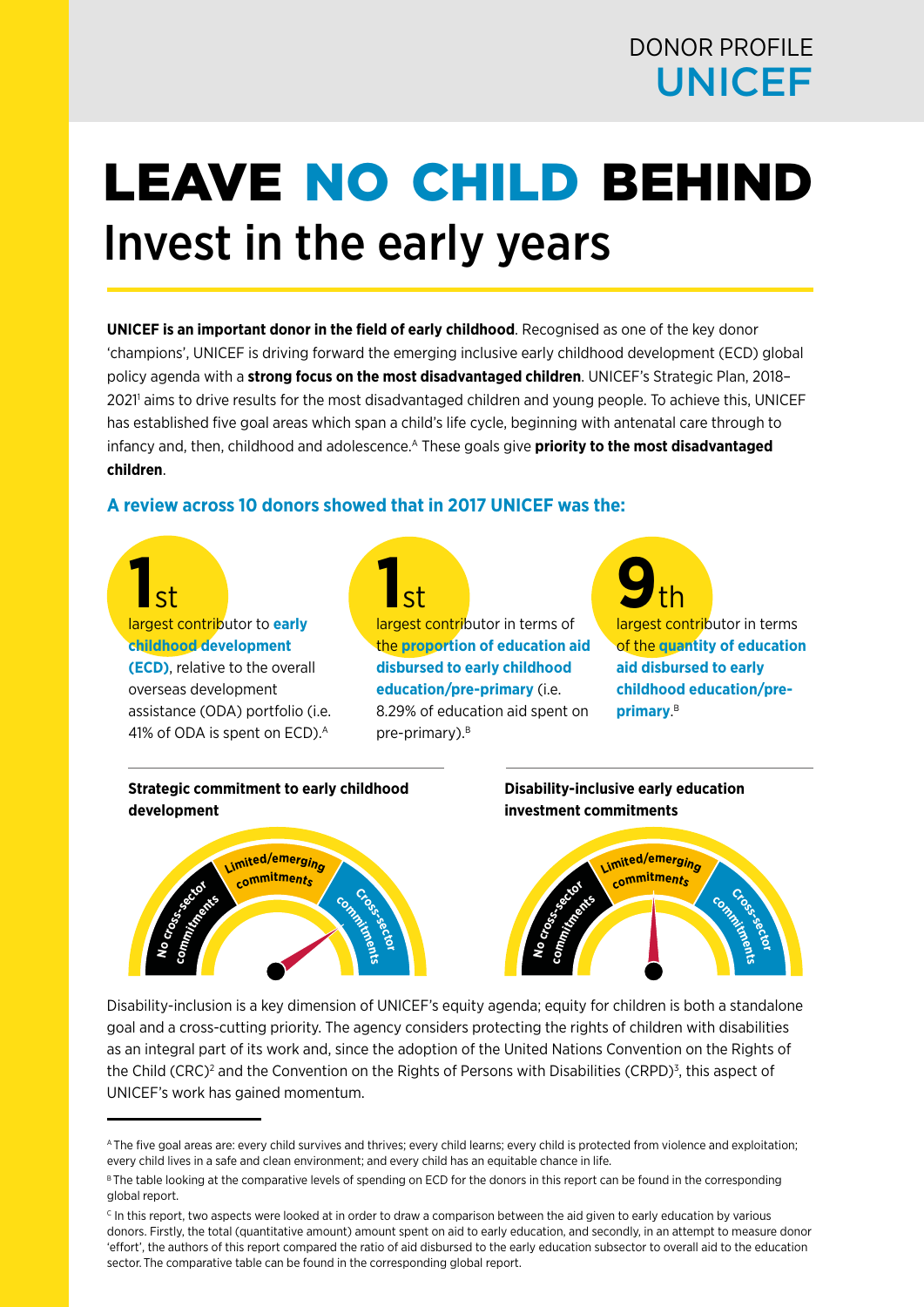# **Integrated and inclusive early childhood development**

UNICEF ranked first among the donors reviewed in this study for spending on ECD across the sectors of health, nutrition, education and sanitation. In 2017, UNICEF allocated a large portion, 40%, of all its aid globally towards areas likely to support ECD. This percentage is significantly higher than that of other donors.

This shows, partly, UNICEF's mandate as a child-focused agency, but it also reflects the priority given to ECD in UNICEF's strategy. UNICEF's global strategy identifies ECD as a cross-cutting theme and sets out specific objectives and measurable results within its overall global goals (see Box 1). Among the donors surveyed for this report, UNICEF is the only agency that has made specific and measurable commitments to multi-sectoral ECD programming 'hardwired' into its global strategy.

BOX 1 **Specific to early childhood development targets to which UNICEF will hold itself to account between 2018 and 20211**

**Goal 1. Every child survives and thrives.** Every child has the right to grow up healthy and strong, and, yet poverty, the environment, malnutrition and inaccessible or inadequate care, maternal health and nurturing practices prevent millions of children from surviving and thriving.

Planned results for 2021 include: 80 countries having adopted, at scale, ECD packages promoting early stimulation and responsive care – up from nine.

**Goal 2. Every child learns.** Every child has the right to an education and to quality learning opportunities from early childhood to adolescence.

Planned results for 2021 include:

- 60 million out-of-school children gaining access to early learning, primary or secondary education – up from 10 million.
- 93 million girls and boys provided with individual education or early learning materials – up from 15.7 million.

# **In addition to UNICEF's strategic commitments, the agency has developed an overarching**

**programme approach.** This approach is articulated in UNICEF's Programme Guidance for Early Childhood Development,4 2017. The aim of the guidance document is to provide a framework for articulating the agency's vision, corresponding goals and indicators, and linked to the commitments made for ECD within UNICEF's strategic plan. It identifies evidence-based multisectoral intervention packages, programmatic delivery platforms, contributions to sector goals, implementation strategies and organisational arrangements.

In its goals and objectives, UNICEF's guidance also makes specific mention of children with disabilities. **UNICEF is the only donor agency, of those reviewed, that has clear organisational guidelines for including children living with a disability into multi-sector ECD programming.**

# **Supporting early education and pre-primary**

UNICEF's Strategic Plan 2018–2021 states that "every child has the right to an education and quality learning opportunities from early childhood to adolescence".1 As a result, one of its five goals is dedicated to education, as a whole, and commits UNICEF to supporting early childhood within this.

**At more than 8%, UNICEF disbursed the highest ratio of its education budgets to early education for 2017, by far.** Due to UNICEF's high prioritisation of early education, the agency came top of the donors reviewed in this study for its 'effort'.

**Furthermore, this study's evaluation of UNICEF's projects showed that its portfolio is the widest and broadest in scope (of the donors analysed in this study), and showed important hallmarks for scaling up equitable and inclusive early education funding.** The proof of UNICEF's far-reaching 'effort' in these areas was found in a detailed analysis of projects coded as early education in the OECD Development Assistance Committee (DAC) Creditor Reporting System (CRS) for the period 2012–2017 $P$ , and this showed:

- a wide range of support coded within the early childhood care and education category;
- a clear focus on multi-sector linkages (i.e. combining cross-sectoral ECD);

<sup>&</sup>lt;sup>D</sup> In 2018, UNICEF reported that this had risen to 131 countries.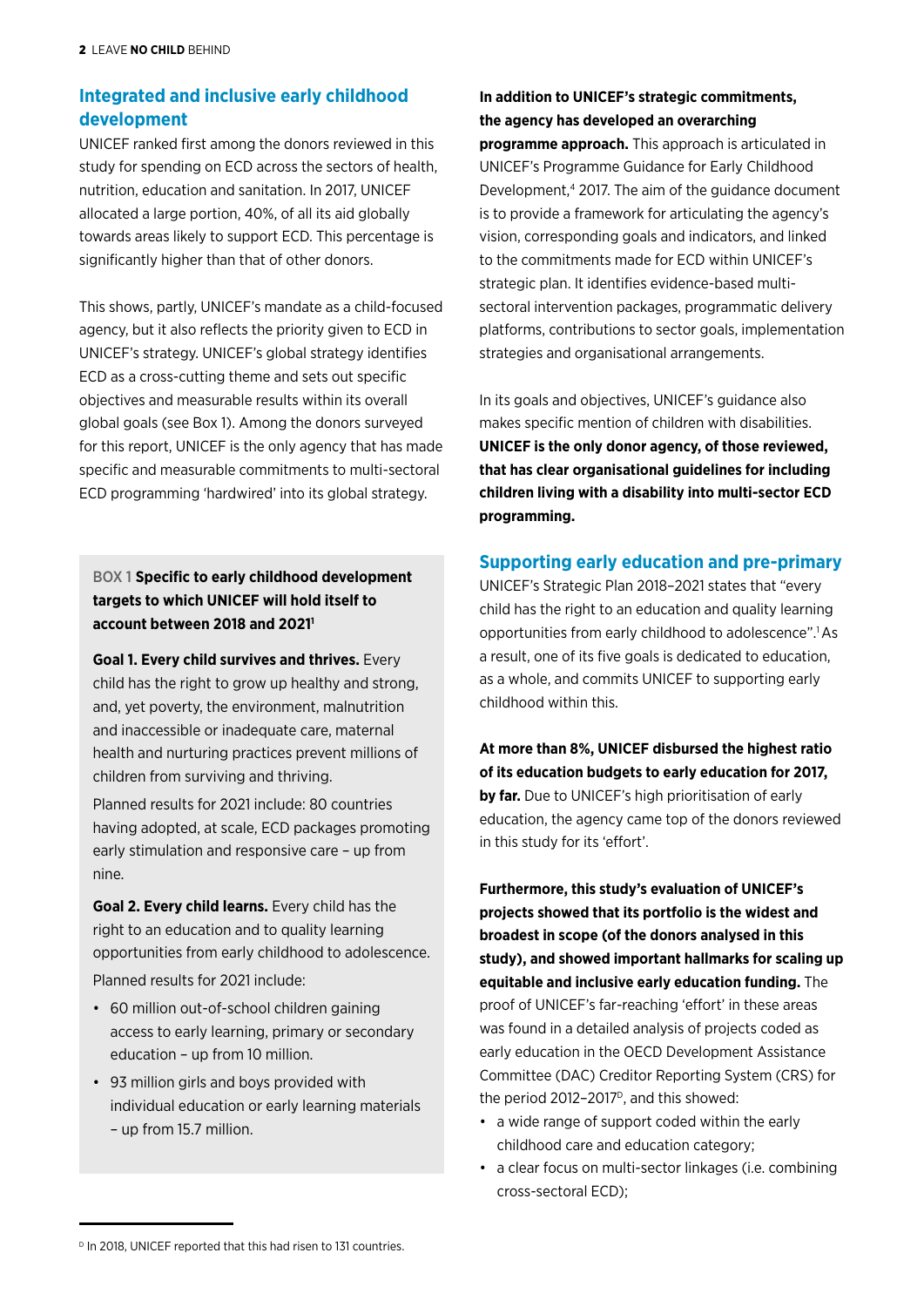- a substantial focus on inclusive approaches and/or a focus on disability, with explicit coding that shows inclusive approaches within these programmes;
- support to governments' own efforts to scale up early education programmes and funding;
- support for early learning through parenting and play-related programmes; and,
- incorporation of community-based approaches into its programmes.

Finally, UNICEF has been a leader in developing ways for the global community to measure for Sustainable Development Goal (SDG) 4.2.1, and has shown leadership in its own programming.

#### **Health, nutrition and sanitation**

**The vast majority of UNICEF's ECD spending is within the health sector, followed by nutrition, sanitation and education.** This reflects a very strong portfolio of health spending. In particular, there is a notable focus on maternal and child health services. The analysis of ODA conducted for this study across the four early childhood domains (health, nutrition, sanitation and education) is, however, only a snapshot of spending within 2017. As a result, it may not reflect UNICEF's changing priorities since the 2018 strategy was published.

The first goal of the UNICEF strategic plan squarely situates the agency's spending in health and nutrition within the age group of early childhood. This goal is further clearly aligned to the Nurturing Care Framework; a framework developed by World Health Organization, UNICEF and the World Bank group for helping children survive and thrive to transform health and human potential.5

The ECD programme guidance for this area – notably, the care for development and first 1,000 days of life package – has a very strong focus on health and nutrition interventions aimed at supporting a child to survive and thrive. This is primarily delivered through the health system by community health workers, doctors, nurses, and nutrition counsellors, among others. The guidance provides healthcare professionals with clear instructions to ensure the adaptions for addressing the identification and care of young children with disabilities are well-understood.

Moreover, this work clearly aims to target children with a disability and/or at risk of delay. For instance, early identification and assessment tools to help identify children with developmental delays and those with disabilities, are central to its ECD programming. UNICEF's explicit reference to ECD provisioning in the health subsector, once again places the agency 'headand-shoulders' above many other donors in this area.

# **Furthermore, the survey of health programming showed that UNICEF is investing in disability-inclusive ECD health services.** Seven countries reported specifically training health workers in skills relevant to identify and support children with disabilities in 2018. These countries and an additional four others worked with service providers in delivering ECD interventions. These interventions focus on primary healthcare as a central platform for identifying children with developmental delays and disabilities, who may then be referred for early intervention and connected to inclusive ECD services as well as other types of services. UNICEF also supports country efforts to improve accessibility in ECD facilities, and to improve the capacity of these facilities to address the needs of children with disabilities, such as through training, providing learning materials, construction and advocacy. In the Philippines, for example, UNICEF support led to the enhancement of the system for prevention, early identification, referral and intervention of developmental delays and disabilities in early childhood.E

# FIGURE 1 **Breakdown of early childhood development ODA across different ECD domains. 2017 constant US\$ disbursements, based on DAC figures**



Source: OECD Creditor Reporting System. Accessed May 2019

E Personal communication, UNICEF, June 2019.